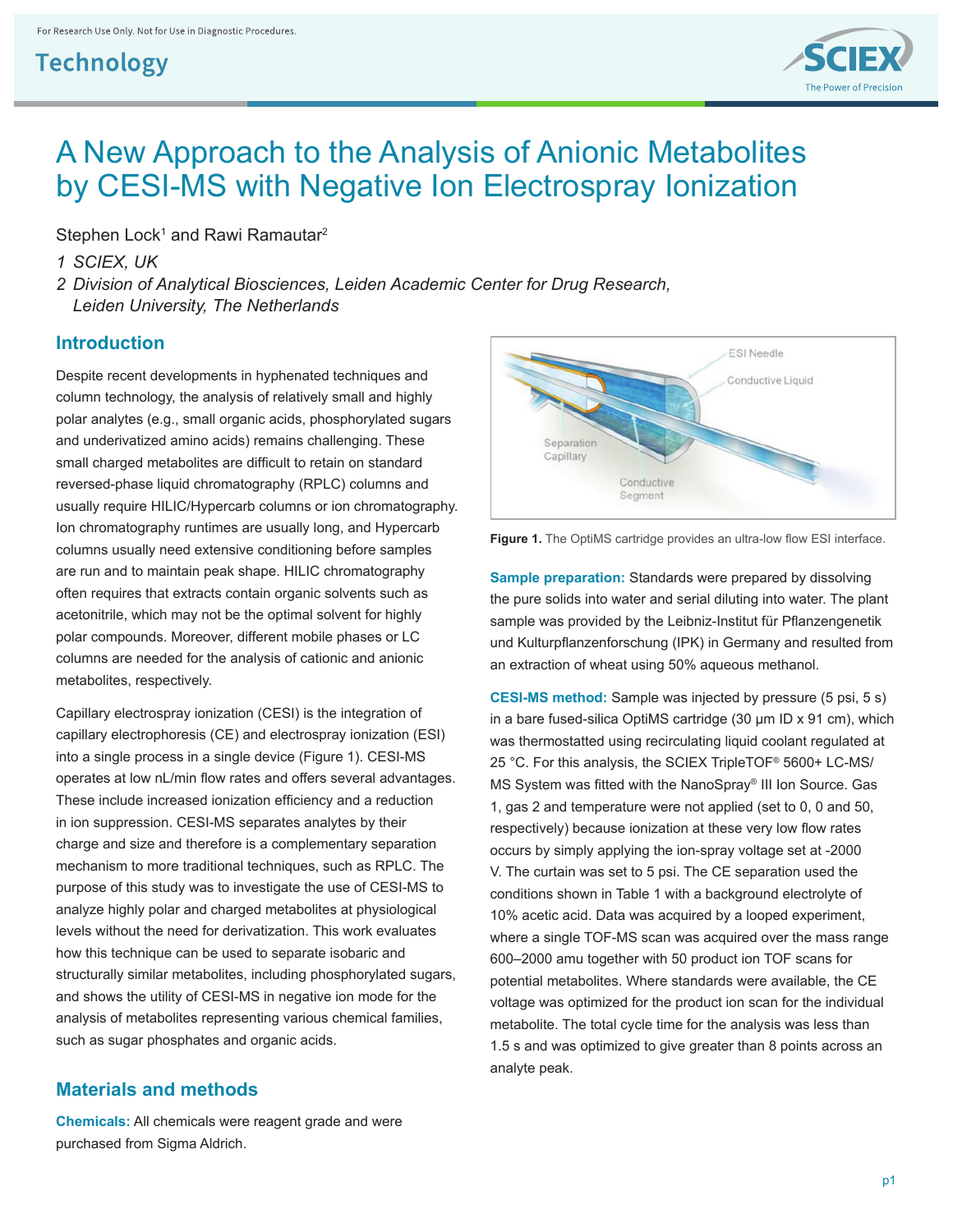

**Table 1.** CESI separation method used for the detection of anionic metabolites.

#### **Results**

In CE, compounds are separated according to differences in their intrinsic electrophoretic mobilities (i.e., on their charge-tosize ratios). A way to speed up the separation in CE is to apply a pressure to the electrophoretic analysis. In this context, it is important to assess whether the use of such a pressure does not compromise the high separation efficiency of CE. Therefore, one of the first experiments used in the development of this method was the evaluation of pressure on the migration times and resolution. For this test, 2 closely related and isobaric phosphorylated disaccharides were used. Figure 2 shows the effect of pressure on the separation of sucrose-6-phosphate (S-6-P) and trehalose-6-phosphate (T-6-P).



**Figure 2.** The effect of pressure on the separation of sucrose-6 phosphate (S-6-P) and trehalose-6-phosphate (T-6-P).

In this experiment, increasing the pressure during the separation from 0.5 to 2 psi speeded the analysis without a significant effect on the resolution. The 2 disaccharides are isobaric with very similar fragmentation patterns and their major fragment ion, resulting from the loss of the phosphate group, is the same for both compounds. Therefore, separation is essential for the selective identification of these analytes by MS. In this method, the polarity used for separation is reversed and was needed to push the metabolites to the MS detector. Some pressure is required to help counteract the residual electroosmotic flow on the bare fused-silica OptiMS cartridge, but due to the use of a low-pH separation buffer (10% acetic acid), only a low pressure was required.

When glucose enters an organism, it is either broken down to release energy or stored as fat via the intermediate, dihydroxyacetone phosphate. In this process of cellular glycolysis, phosphorylated forms of monosaccharides are very important intermediaries in the pathway. One of these major intermediate products in this cycle is glucose-6-phosphate. Isobaric to fructose-1- and glucose-1-phosphate, the separation of this intermediate from these other structural isomers is often difficult to achieve. Using the same method, separation of these 3 isobaric metabolites is possible, as illustrated in Figure 3. As with the phosphorylated disaccharides, the product ion spectra for each of these compounds are very similar and therefore separation is critical for a confident identification.



**Figure 3.** CESI-MS Analysis of Phosphorylated Monosaccharides.

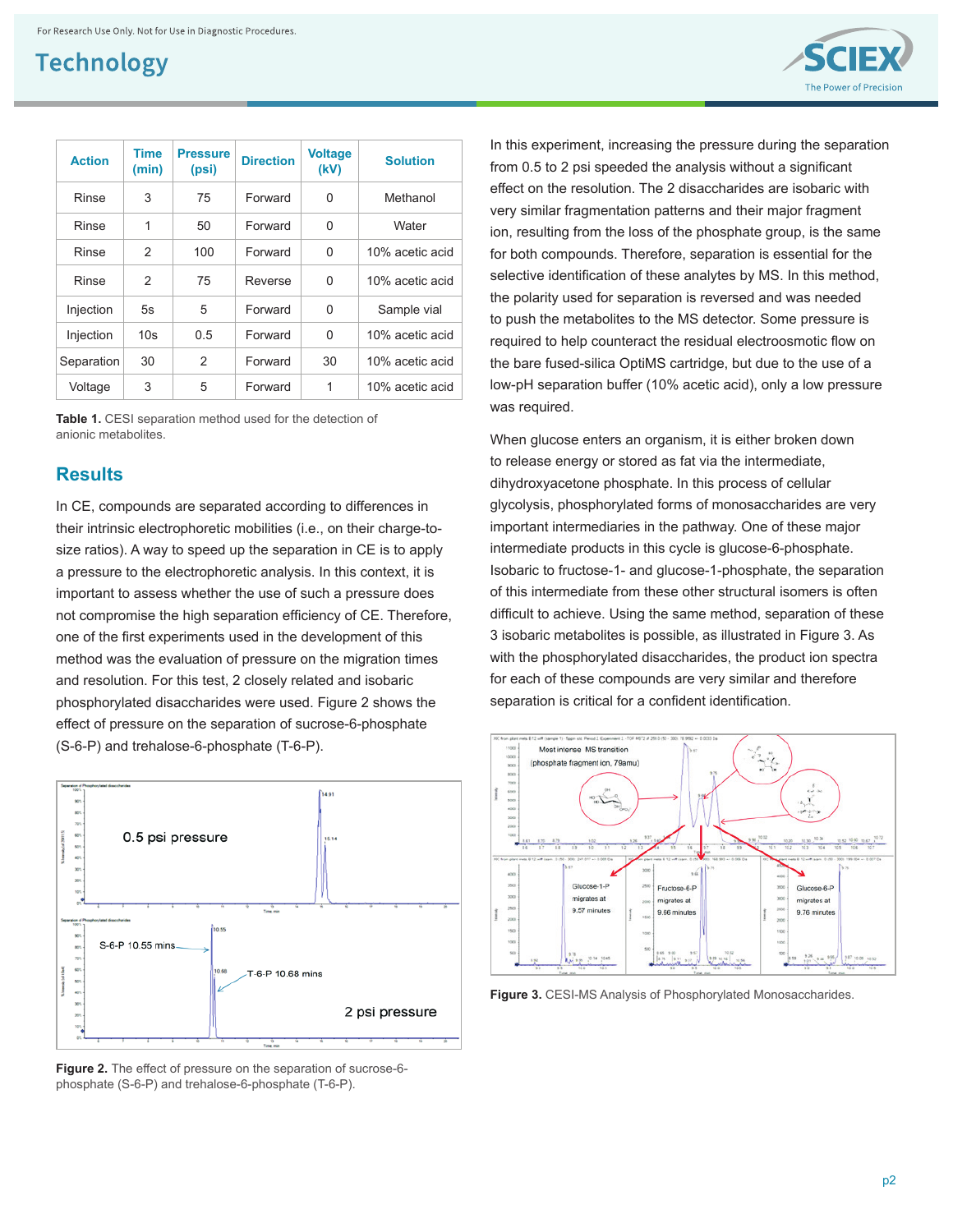



**Figure 4.** Comparison of a standard with a wheat extract for the analysis of phosphorylated monosaccharides.

Figure 4 shows how this method was applied to a wheat extract. What can clearly be shown is the separation and detection of glucose- and fructose-1-phosphate in the absence of glucose-6-phosphate, even though the original sample that had been previously prepared for HILIC chromatography had to be diluted into water 8-fold. What can also be observed is the reproducibility of the migration times of the standard when compared to the extracted sample.

In order to assess migration time reproducibility, a mixed standard containing over 15 compounds—including, among other compounds, phosphorylated mono and disaccharides, isocitrate, citrate, succinate, malate, pyruvate and cyclic adenosine monophosphate (cAMP)—was injected multiple times. In Figure 5, 100 μMolar standard of glucose-1-phosphate was injected 3 times, and it clearly shows that the migration times observed are reproducible. This was repeated to give intraday RSD values ≤1.1% for 10 repeated injections and an interday migration time RSD ≤1.3% for 5 repeated injections using a series on anionic metabolites with different migration times.<sup>2</sup>



**Figure 5.** 100 μMolar glucose-1-phosphate standard injected in triplicate to study migration time stability taken from MultiQuant™ Software 3.0.

Other isobaric compounds included in this screen were citrate and isocitrate, which form part of the citric acid cycle. Figure 6 shows the separation of these structural isomers. In this example, citrate and isocitrate differ by the position of the hydroxy group, which affects their pKa and therefore their charge and migration times.



**Figure 6.** Separation of isocitrate and citrate by CESI-MS.

Also included in this study were other intermediates of the citric acid cycle, such as succinate, malate, fumarate, oxaloacetate and pyruvate, and the analysis of 3 of these compounds is shown in Figure 7.



**Figure 7.** Detection of fumarate, malate and succinate by CESI-MS.

Some of these citric acid cycle metabolites are very small and MS fragmentation leads to only a few fragments. This gives limited options for selective detection by MS/MS, and therefore separation of these compounds is important.

To finally check the applicability of CESI-MS for quantification of these metabolites calibration standards were prepared in water. Standards were then injected multiple times and examples are shown in Figures 8 and Figure 9 which indicated that the responses are linear with R values ≥ 0.99 in all instances.